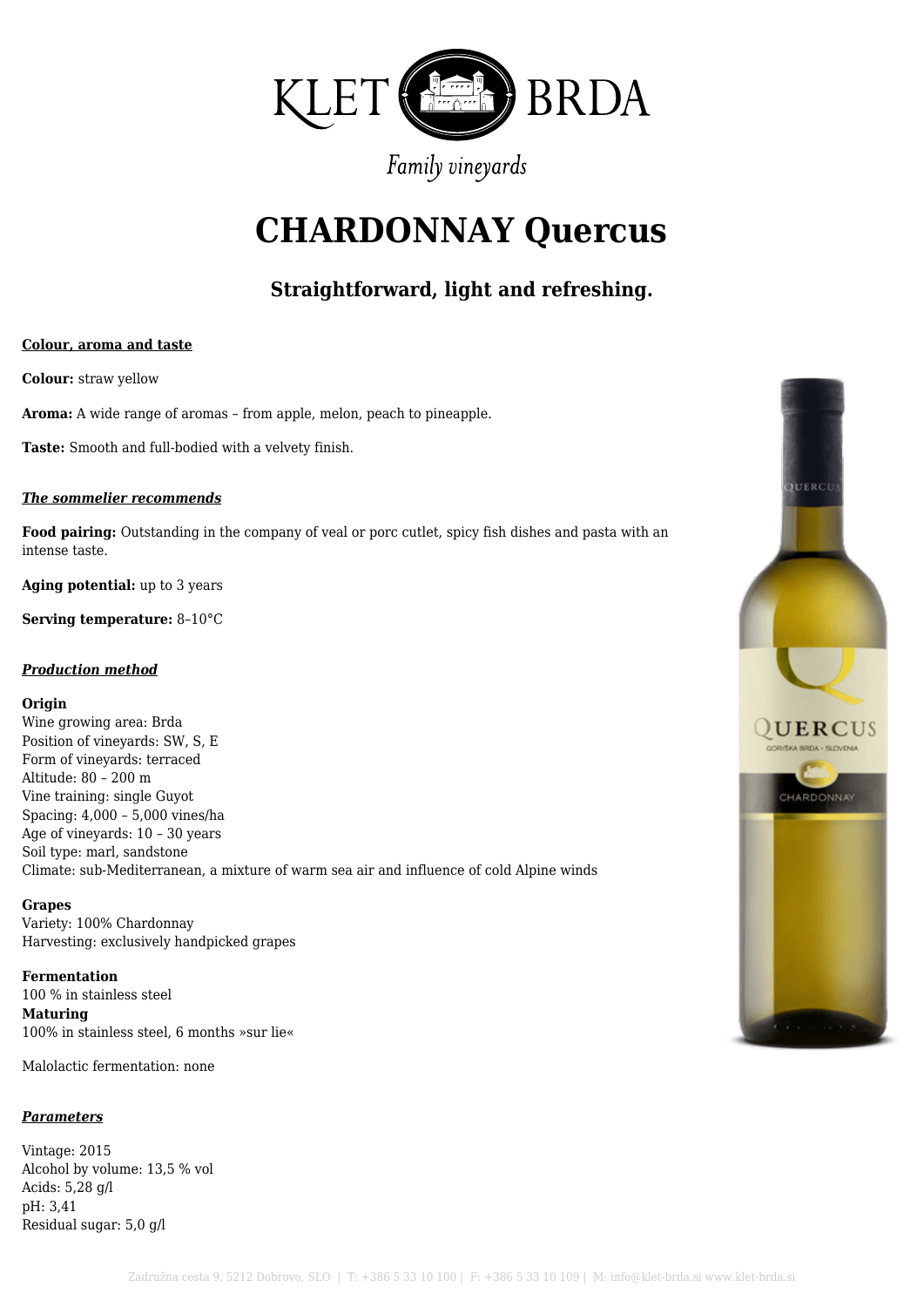

# **PINOT BIANCO Quercus**

### **Satin-like softness and white flowers in bloom. Loves Asian food.**

#### **Colour, aroma and taste**

**Colour**: straw yellow

**Aroma:** varietal, reminiscent of apple, grapefruit and lemon

**Taste:** Satin smooth, lychee and lemon taste rounded by a distintive pear and white blossoms note

#### *The sommelier recommends*

**Food pairing:** A perfect match with light oriental dishes such as spiced shrimps or crispy spiced duck.

**Aging potential:** up to 3 years

**Serving temperature:** 8–10°C

#### *Production method*

#### **Origin**

Wine growing area: Brda Position of vineyards: SW, SE Form of vineyards: terraced Altitude: 80 – 200m Vine training: single Guyot Spacing: 4,000 – 5,000 vines/ha Age of vineyards: 10 – 30 years Soil type: loam and sandstone Climate: sub-Mediterranean, a mixture of warm sea air and influence of cold Alpine winds **Grapes** Variety: 100% pinot bianco Harvesting: exclusively handpicked grapes

**Fermentation**: 100 % in stainless steel at  $T = 14^{\circ}C$ **Maturation**: 100% in stainless steel, 6 months »sur lie« Malolactic fermentation: none

#### *Awards*

#### **Year and the name of the evaluation Vintage Award**

2014 Mednarodno ocenjevanje vin – Split 2013 Silver Medal

2016 Sommelier Wine Awards – UK 2015 Bronze Medal

#### *Parameters*

Vintage: 2015 Alcohol by volume: 14% vol

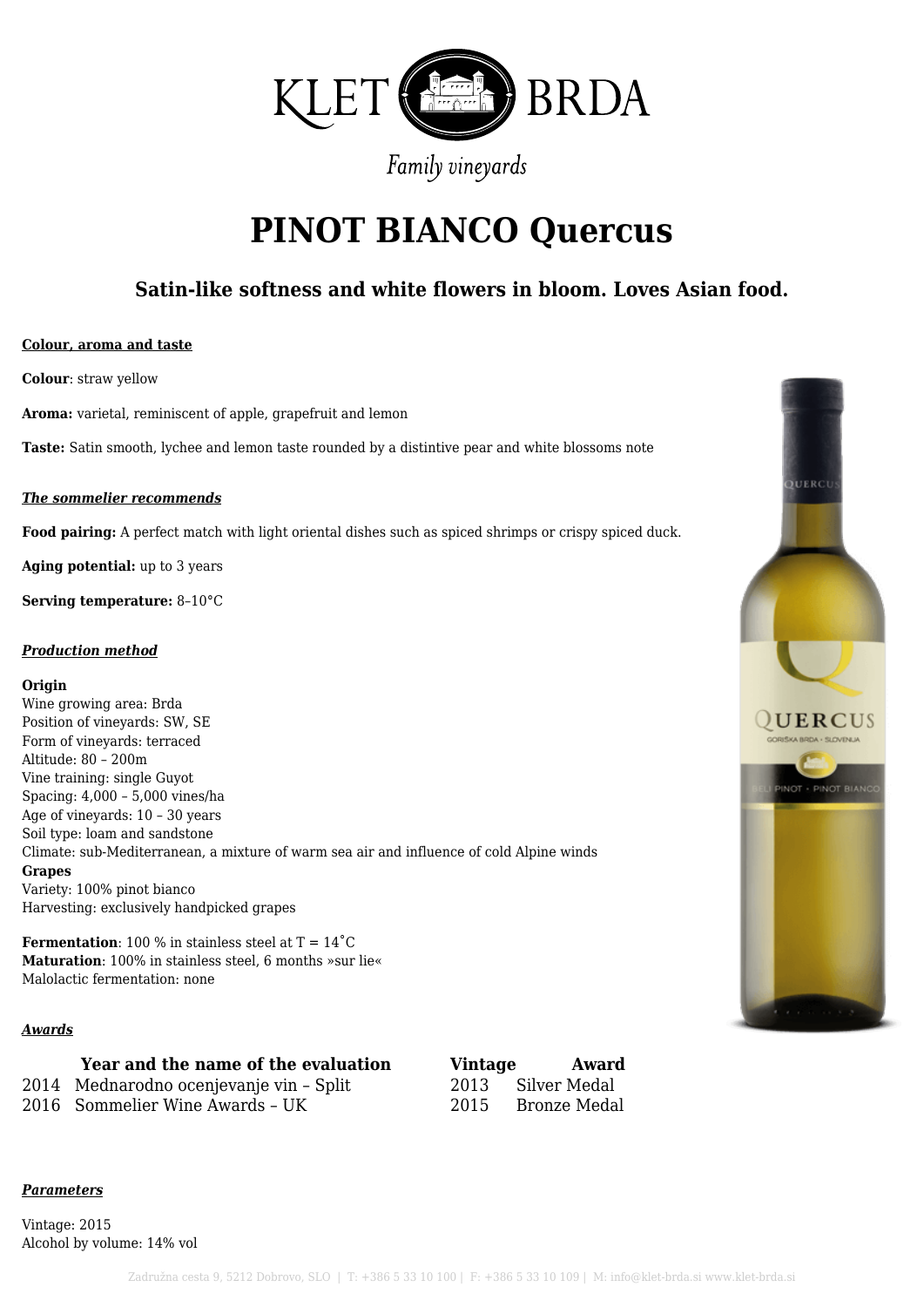Acids: 5,7 g/l pH: 3,38 Residual sugar: 4,6 g/l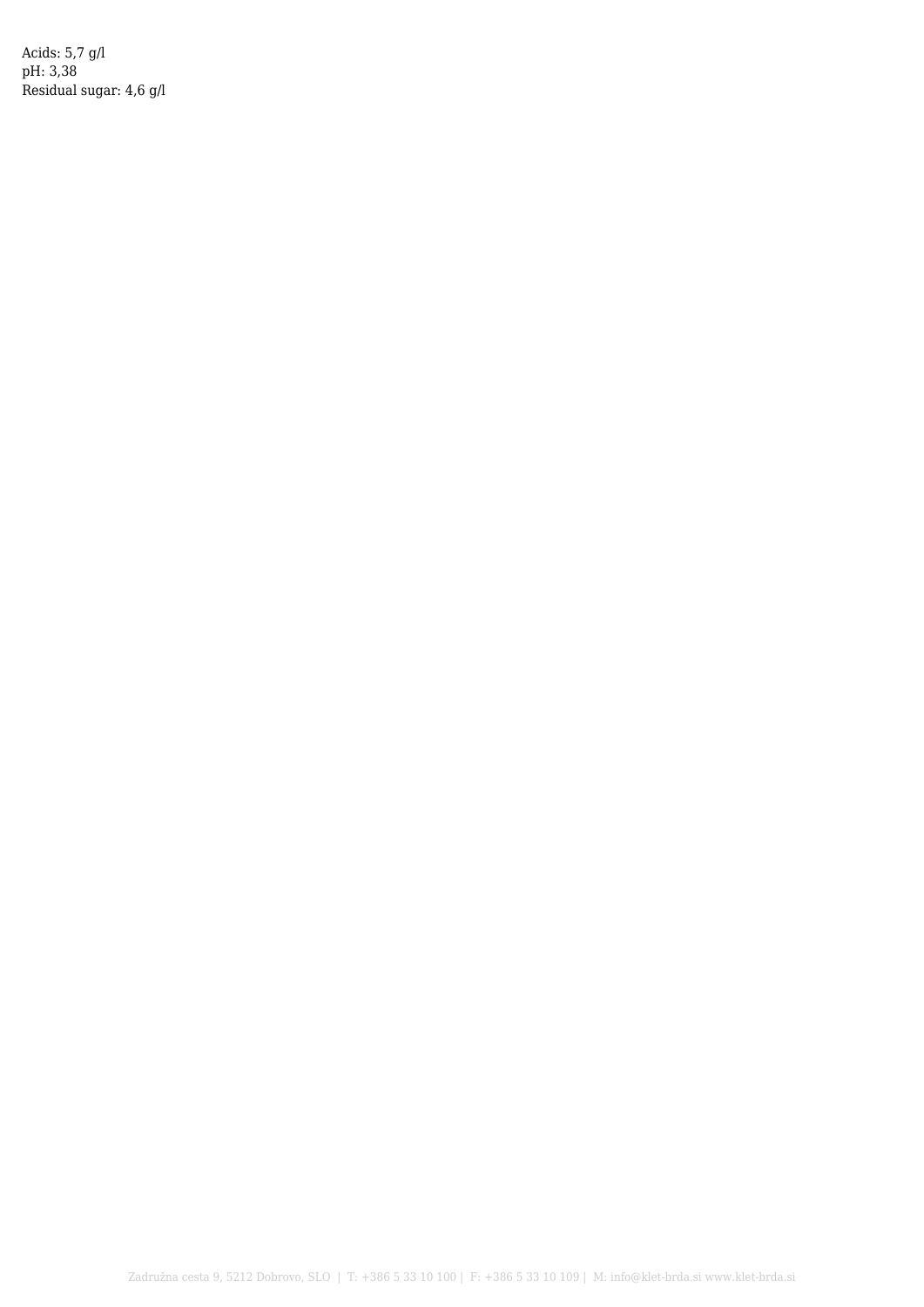

# **PINOT GRIGIO Quercus**

### **The world just loves it. Fresh, mineral, in love with spicy.**

#### **Colour, aroma and taste**

**Colour**: straw yellow

**Aroma**: Fresh grapefruit, pineapple and cinnamon

**Taste**: Silky taste ending with citruses. Smooth and full-bodied with a velvety finish.

#### *The sommelier recommends*

**Food pairing**: A star when paired with mediterannean dishes – from fish, white meat to risottos and spring pastas.

**Aging potential:** up to 3 years

**Serving temperature:** 8–10°C

#### *Production method*

#### **Origin**

Wine growing area: Brda Position of vineyards: SW, SE Form of vineyards: terraced Altitude: 80 – 200 m Vine training: single Guyot Spacing: 4,000 – 5,000 vines/ha Age of vineyards: 10 – 25 years Soil type: loam and sandstone Climate: sub-Mediterranean, a mixture of warm sea air and influence of cold Alpine winds

#### **Grapes**

Variety: 100% Pinot Grigio Harvesting: exclusively handpicked grapes

**Fermentation**:100 % in stainless steel at  $T = 14^{\circ}C$ 

**Maturing:** 100% in stainless steel, 6 months »sur lie« Malolactic fermentation: none

### *Awards*

# **Year and the name of the evaluation Vintage Award**

2015 Mednarodno ocenjevanje vin Gast-Hrvaška 2015 Sommelier Wine Awards – Velika Britanija 2014 Bronze Medal

*Parameters*

Vintage: 2015 Alcohol by volume: 13,5 % vol Acids: 5,72 g/l

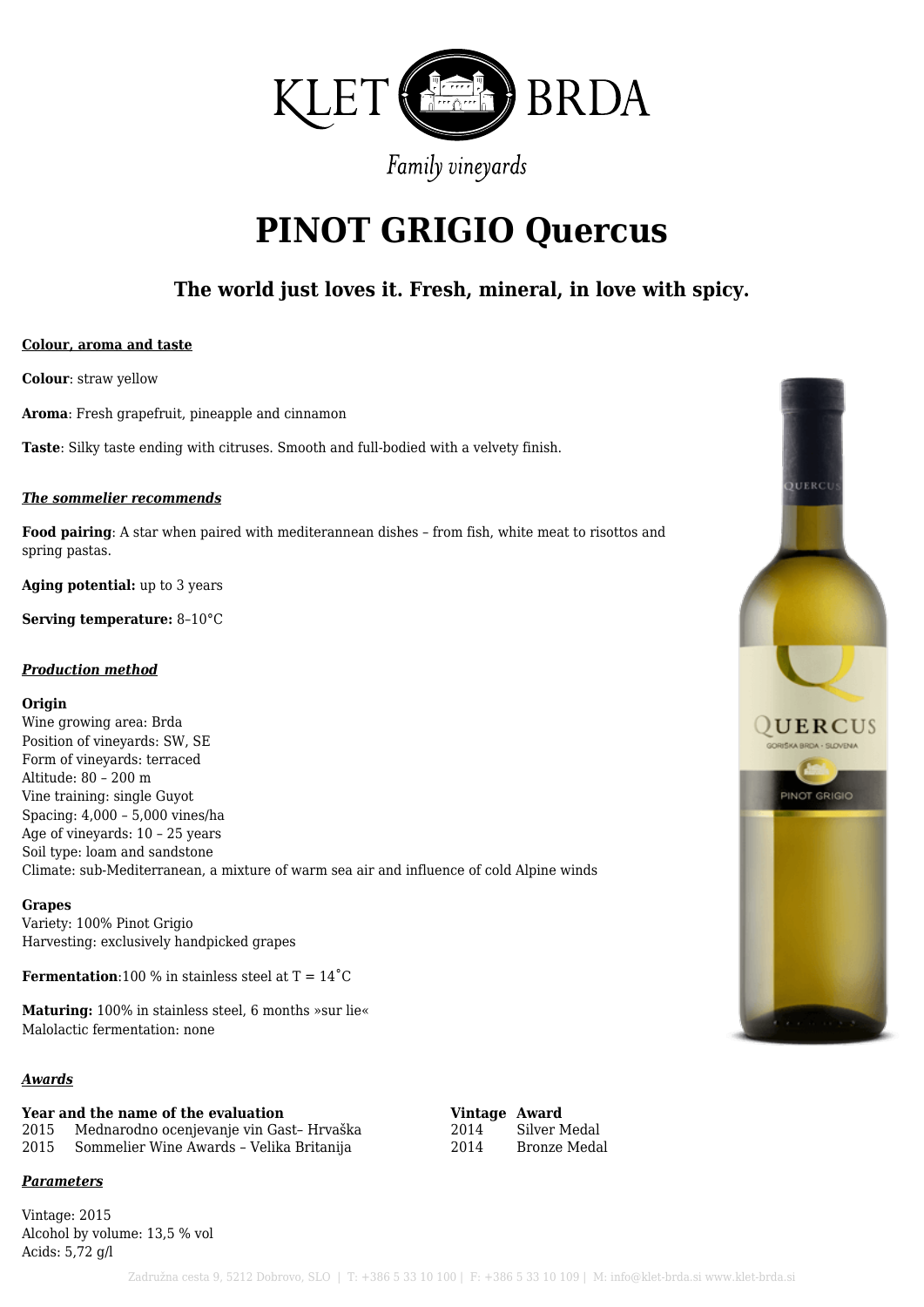pH: 3,34 Residual sugar: 5 g/l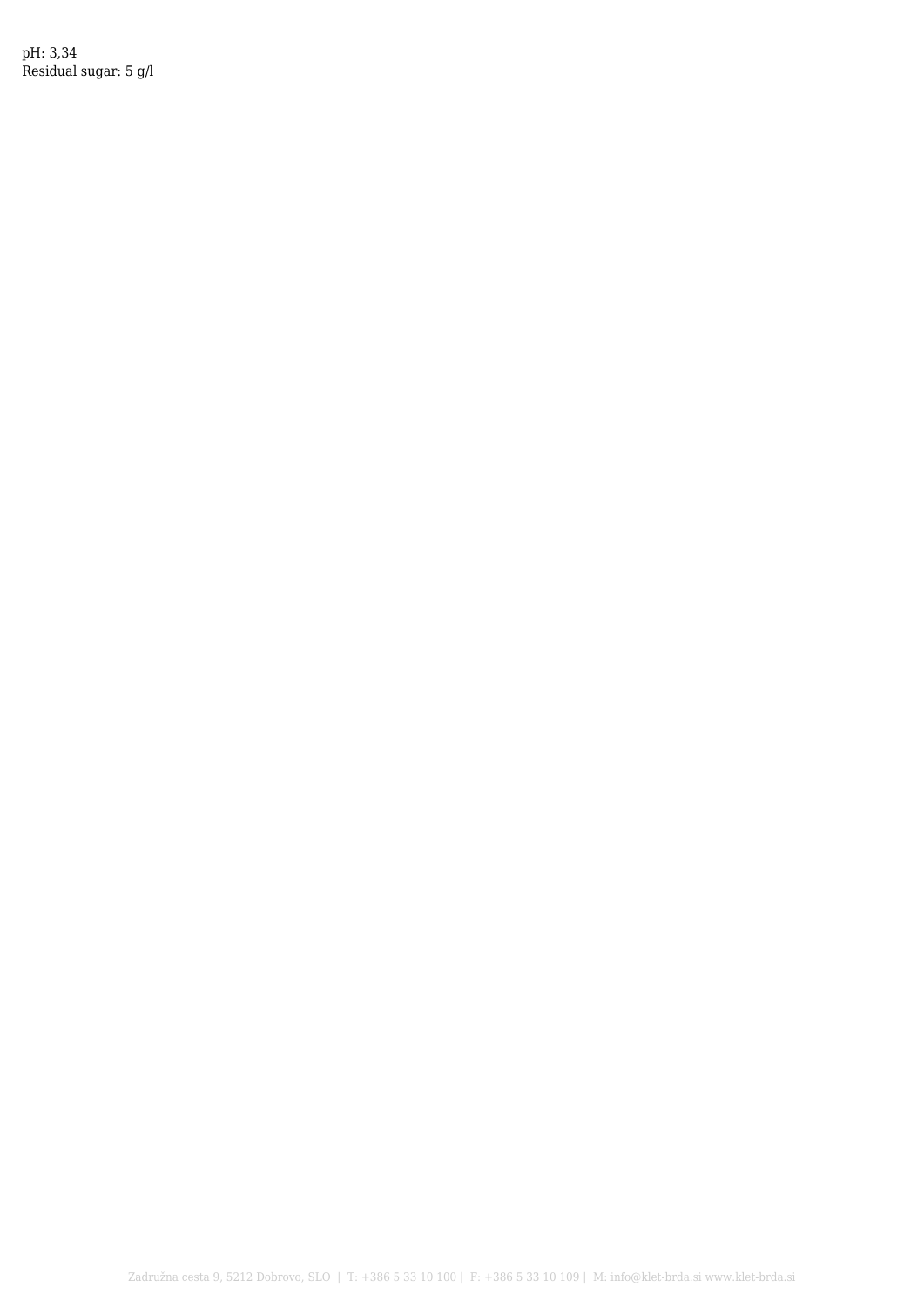

# **REBULA Quercus**

### **A synonym for Brda – refreshing and unforgettable.**

#### **Colour, aroma and taste**

**Colour:** clear yellow with a fresh green note

**Aroma:** The aroma of lemon, green apple, cedar tree, grapefruit, nicely rounded by a delicate acacia scent.

**Taste:** The mouthcleaning and pleasant freshness, characteristic of rebula

#### *The sommelier recommends*

**Foodpairing:** devine with fish, seafood and local cuisine of Brda region

**Aging potential:** up to 3 years

**Serving temperature:** 8-10 °C

#### *Production method*

#### **Origin**

Wine growing area: Brda Position of vineyards: SW, E, S Vineyard shape: terraced Altitude: 120-220 metres Vine training: single Guyot Spacing: 5,000-6,000 vines/ha Age of vineyards: 10-40 years Soil type: marl, sandstone Climate: sub-Mediterranean, a mixture of warm sea air and influence of cold Alpine winds

#### **Grapes**

Variety: 100% Rebula **Harvesting:** exclusively handpicked grapes **Fermentation** 100% in stainless steel at 14°C

**Maturing** 100% in stainless steel, 6 months »sur lie«

Malolactic fermentation: none

#### *Awards*

# **Year and the name of the evaluation Vintage Award**

2015 Mednarodno ocenjevanje vin Gast – Hrvaška 2014 Silver Medal

#### *Parameters*

Vintage: 2015

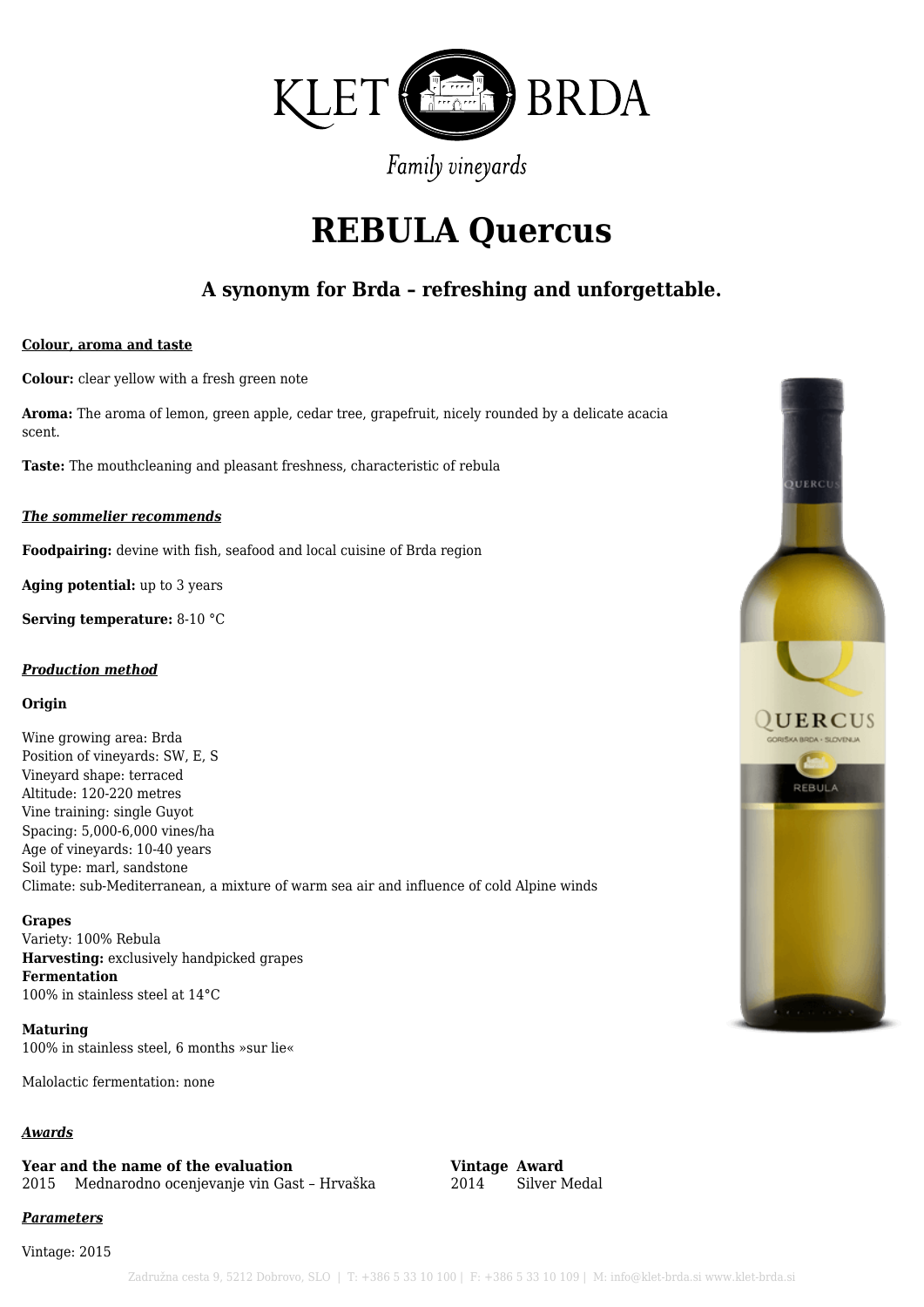Alcohol by volume: 13% vol Acids: 5,45 g/l pH: 3,33 Residual sugar: 6,4 g/l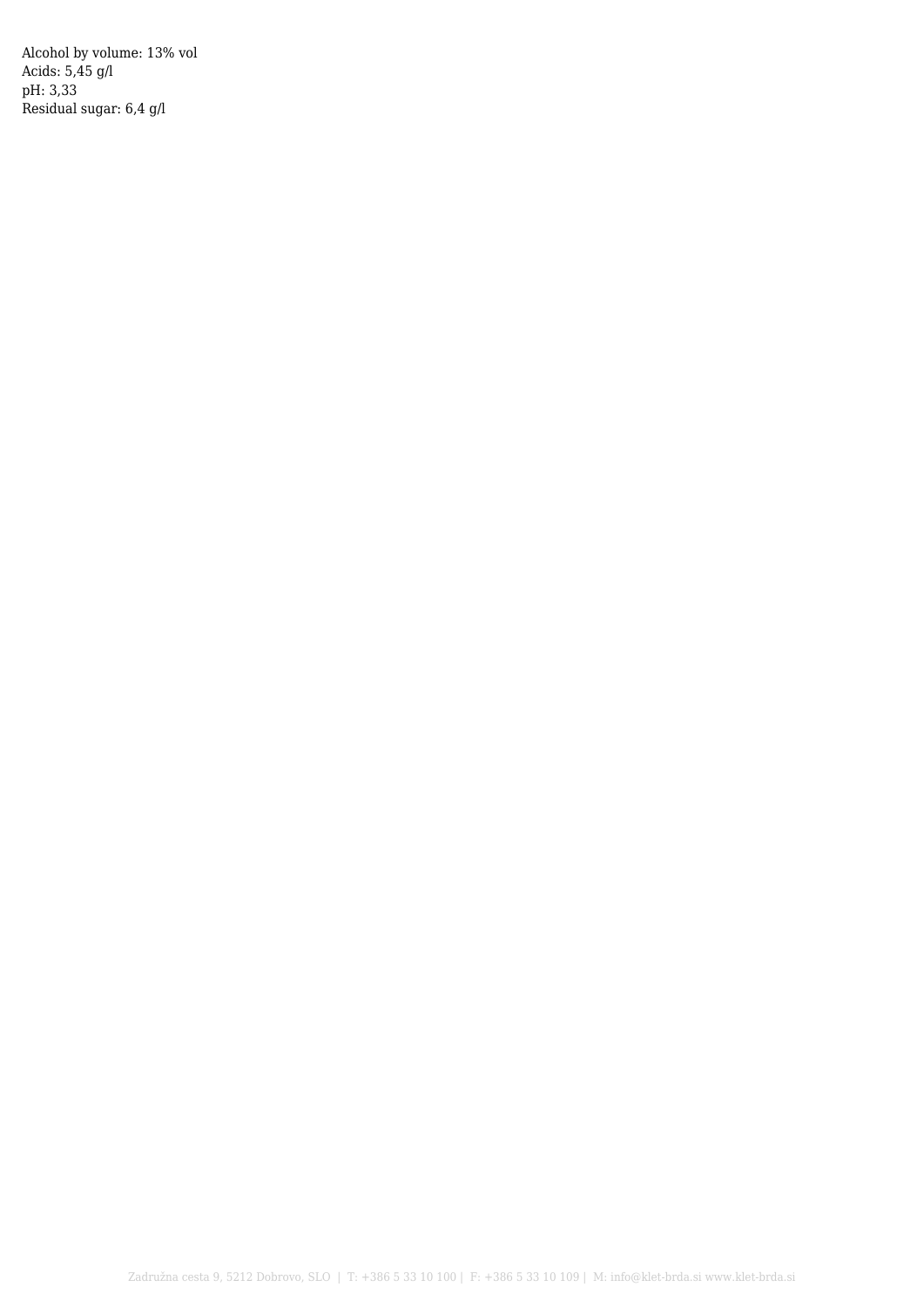

# **SAUVIGNONASSE Quercus**

### **An peculiar indigenous variety of Brda. Field flowers, a rich body and an almond finish.**

#### **Colour, aroma and taste**

**Colour**: yellow with a golden hue

**Aroma**: The well-known and unique aroma intertwining field flowers, elderflower, almonds and pine needles.

**Taste:** Mineral freshness, full body with complex aromas and a long almond finish.

#### *The sommelier recommends*

**Food pairing:** Ideal with shrimps, seasonal minestrones, grilled vegetables and asparagus.

**Aging potential:** up to 3 years

**Serving temperature:** 8–10°C

#### *Production method*

#### **Origin**

Wine growing area: Brda Position of vineyards: SW, S, E Form of vineyards: terraced Altitude: 80 – 200 m Vine training: single Guyot Spacing: 4,000- 5,000 vines/ha Age of vineyards: 10 – 30 years Soil type: marl, sandstone Climate: sub-Mediterranean, a mixture of warm sea air and influence of cold Alpine winds **Grapes** Variety: 100% Sauvignonasse Harvesting: exclusively handpicked grapes

**Fermentation** 100 % in stainless steel at 14°C

**Maturing** 100% in stainless steel, 6 months »sur lie«

Malolactic fermentation: none

#### *Parameters*

Vintage: 2015 Alcohol by volume: 13,5 % vol Acids: 5,48 g/l pH: 3,30 Residual sugar: 3,9 g/l

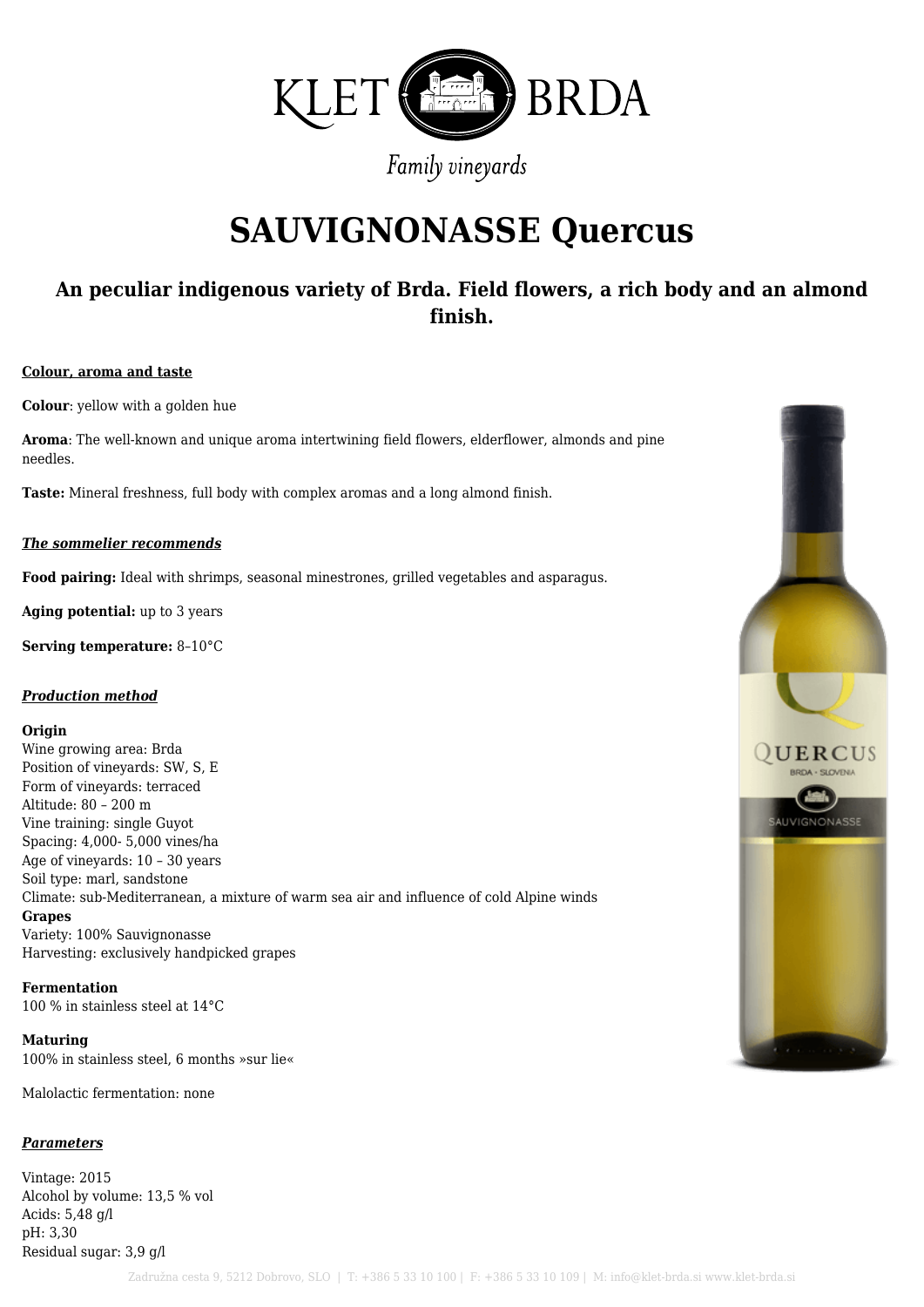

# **Sauvignon Blanc Quercus**

### **Charming and cosmopolitan. An explosion of fresh fruit.**

#### **Colour, aroma and taste**

**Colour:** straw yellow

**Aroma:** an intense aroma of elderflower, kiwi, goosebery and passionfruit

**Taste**: Medium-bodied, crisp freshness with a lightly spiced finish

#### *The sommelier recommends*

**Food pairing:** An elegant pre-dinner drink, perfect with fresh salads, fish dishes and light cheeses.

**Aging potential:** up to 3 years

**Serving temperature:** 8–10°C

#### *Production method*

#### **Origin**

Wine growing area: Brda Position: SW, E Form of vineyards: terraced Altitude: 80 – 200 m vine training: single Guyot Spacing: 4,500 – 5,000 vines/ha Age of vineyards: 10 – 20 years Soil type: loam and sandstone Climate: sub-Mediterranean, a mixture of warm sea air and influence of cold Alpine winds

#### **Grapes**

Variety: Sauvignon blanc 100% Harvesting: exclusively handpicked grapes **Fermentation** 100% in inox tanks at 12°C

**Maturing** 100% in stainless steel, 6 months »sur lie«

malolactic acid fermentation: no

#### *Awards*

**Year and the name of the evaluation**<br>  $2016$  5 ster wines - Vinitaly<br>  $2015$  90 points  $2016$  5 ster wines - Vinitaly

### *Parameters*

Vintage: 2015